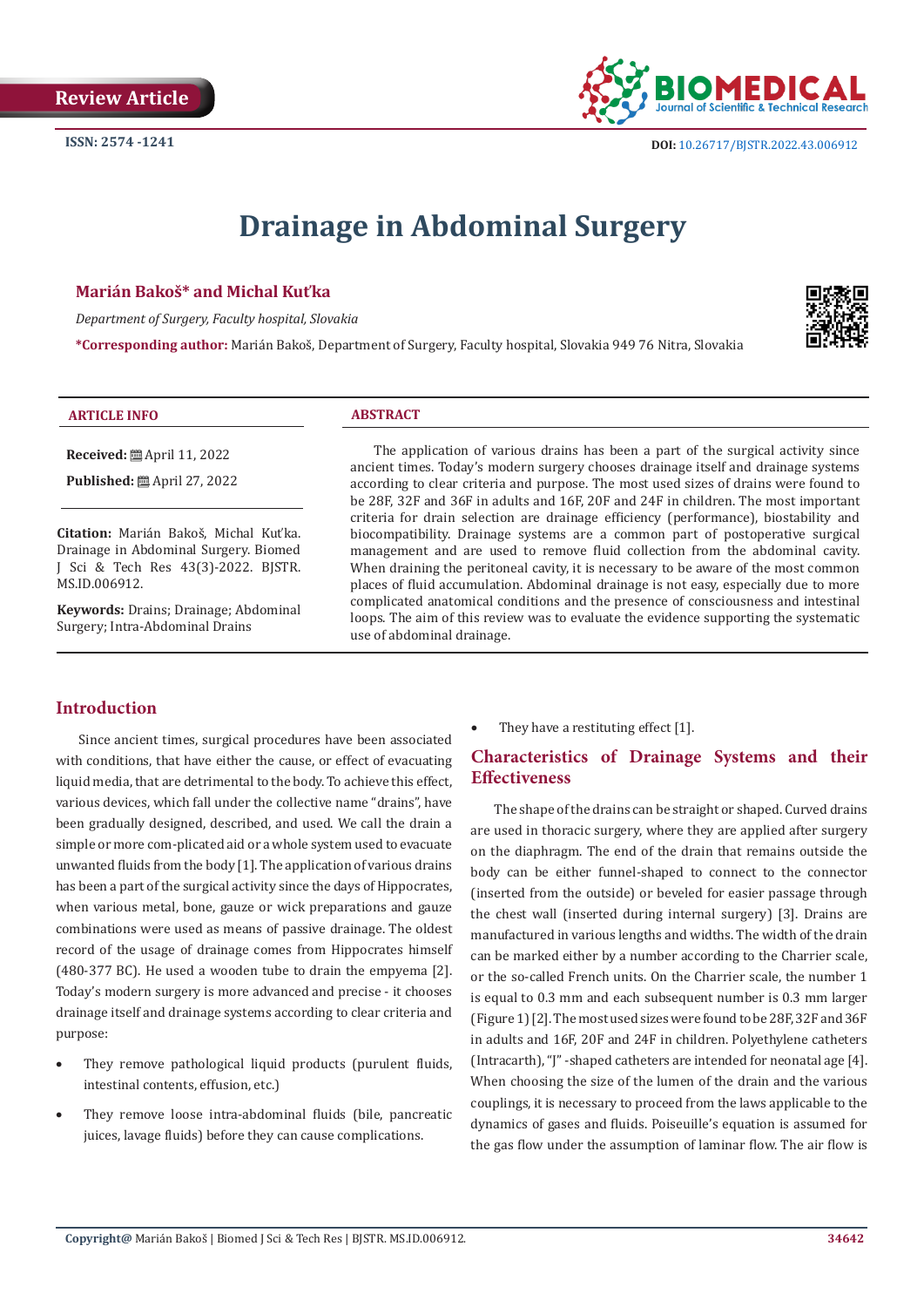directly proportional to the square of the drain radius. For humid air, which has a turbulent flow, the Fanning equation applies, and so the flow rate depends on the radius of the drain up to the fifth power of the radius [5].



# **The Most Important Criteria for Drain Selection**

Drainage efficiency (performance), biostability and biocompatibility are the most important criteria. Rubber hoses are nowadays rejected due to poor biostability and surface structure deficit. The only exception is their use in T-drainage. As a result of secondary structural changes in the drainage material, which are caused enzymatically, there is a progressive rigidity of the material with increasing storage time in the body. Prolonged intra-abdominal drainage with rubber drains can lead to intestinal erosions. PVC materials should be excluded due to insufficient biocompatibility [6].

## **Drainage Efficiency**

The total flow of the drainage system is the sum of all the individual streams that flow through the openings in the wall of the collecting channel. The flow in the collecting channel is turbulent, and beliefs are formed. An important parameter is the relationship of the sum of the areas of all side holes of the drain (f) to the crosssectional area of the collecting channel (b). Mainly drainage with a large f:b ratio did not initially show any pressure drop. The side openings in the rear part of the collecting channel suck the most, proportionally more than the openings in the front part. In the experiment, the authors tested and evaluated 14 different drainage systems and the following conclusions were drawn:

**1.** The larger the diameter of the drain, the larger the volume flow. The volume flow is the same in each cross section of the tube.

- **2.** Drainages with a square cross-section at the beginning of the stream show approximately the same volume flow when compared to drains of circular cross-section with the same cross-sectional area size.
- **3.** For suction drainage, a certain wall resistance against collapse must be ensured.
- **4.** With the same geometry, the larger the volume flow, the more side holes of the same size are located on the drain.
- **5.** As the ratio of the sum of the areas of the side openings to the cross-section of the collecting channel increases, the drainage capacity increases [7].

# **Principles for Abdominal Drainage**



**Figure 2:** Premises in which fluid accumulates in a lying patient –

- a) Subphrenic space on the left,
- b) Paracolic space on the left,
- c) Douglas space.

The issue of abdominal drainage has undergone great development. The advantages and disadvantages of drainage, questions of when, how, and what to drain during operations are considered. However, there is some consensus. In elective or minor uncomplicated abdominal surgeries (appendectomy, cholecystectomy), most authors are inclined to recommend not draining the abdominal cavity. Drainage is always recommended for potentially complicated surgical procedures where complications may be expected. Drainage should never be conducted by the surgical wound - due to the weakening of the wound and the possibility of postoperative herniation at the site of the drain and the risk of possible infection of the surgical wound. In places where we do not see, the drain is placed by hand. Direct drainage of the drain with the anastomosis should be avoided [8]. The abdominal cavity is an enclosed space (abdominal compartment) bounded by a rigid posterior wall and anterior-moving muscular wall. Muscles form the abdominal cavity with their tension and with their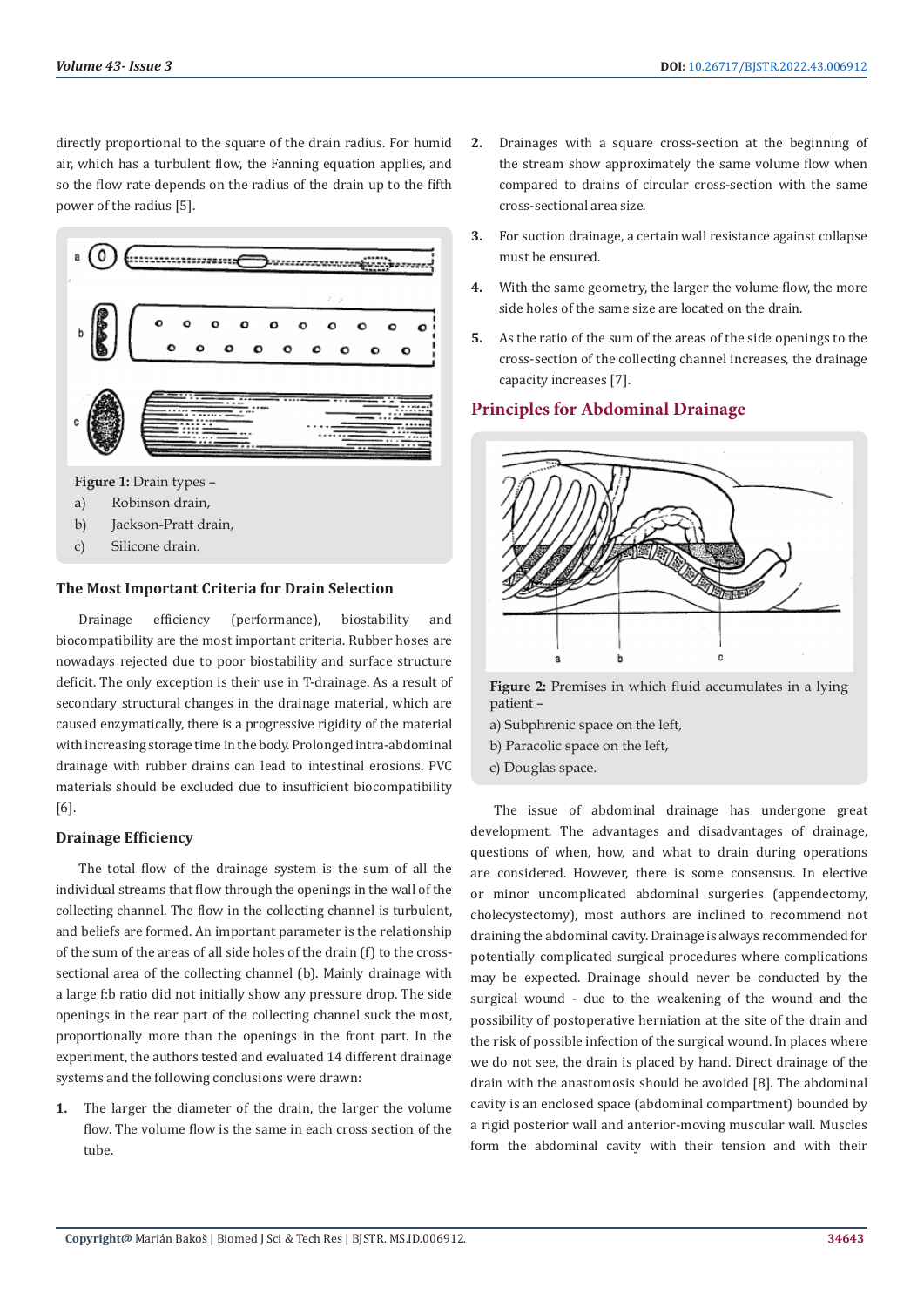activity participate in locomotion, participate in ventilation, etc. When draining the peritoneal cavity, it is necessary to be aware of the most common places of fluid accumulation (Figure 2). In the vertical position, the lowest stored area of the abdominal cavity is the Douglas space, in the horizontal position the subphrenic space on both sides and also the Douglas space [9].

In the vertical position, the lowest stored area of the abdominal cavity is the Douglas space, and in the horizontal position the subphrenic space on both sides and also the Douglas space. The circulation of fluid between these three spaces is given by the intraabdominal pressure and the gravity of the fluid (Figure 3). The activity of the abdominal muscles is reflected in the change in intraabdominal pressure. In addition to muscle contraction, the increase in intra-abdominal pressure may be caused by acute visceral distension [9,10]. The resting intra-abdominal pressure in the horizontal position reaches values in the range of 0.78-1.5 kPa (8-  $15.3$  cm  $H_2O$ ). At the stand, the pressure increases due to gravity up to 2.94 kPa at the bottom of the Douglas space. During respiration, the intra-abdominal pressure changes by about 0.4 kPa, but with a severe cough, it can reach values of up to  $14.7$  kPa (150 cm  $\rm H_2O$ ) [10]. The pressure changes resulting from respiratory movements

are greater in the right hypochondria due to the position of the liver than in the left. Data on intra-abdominal pressure in the early postoperative period after laparotomy are interesting. While the intra-abdominal pressure is around 2 kPa on the first postoperative day, the fourth postoperative day can reach up to 6 kPa (61.2 cm  $H<sub>2</sub>$ O). Changes in intra-abdominal pressure also occur during artificial lung ventilation and are reflected in a higher incidence of laparoscopic wound dehiscence. Based on a number of experimental and clinical studies in the 1990s, intra-abdominal hypertension has been shown to cause abdominal compartment syndrome, which is often observed in clinical patients and in patients after severe abdominal trauma [11,12]. An increase in the content of the abdominal cavity as well as the retroperitoneum contributes to the increase of intra-abdominal pressure. Intra-abdominal pressure is transmitted to adjacent areas and has adverse effects on cardiac output, pulmonary ventilation, renal function, and cerebrospinal pressure. Increasing intra-abdominal pressure has an adverse effect on visceral perfusion. The more the intra-abdominal pressure increases and the longer this increase lasts, the more the blood flow through the splanchnic area decreases, which is reflected in the lowering of the pH of the intestinal mucosa [13].



**Figure 3:** Directions of possible fluid propagation in the abdominal cavity (left) Areas where fluid usually accumulates (right) a) a - Subhepatic space,

- 
- b) b Subphrenic space on the right,
- c) c1, c2 Subphrenic space on the left,
- d) d Paracolic space on the left,
- e) e Douglas space.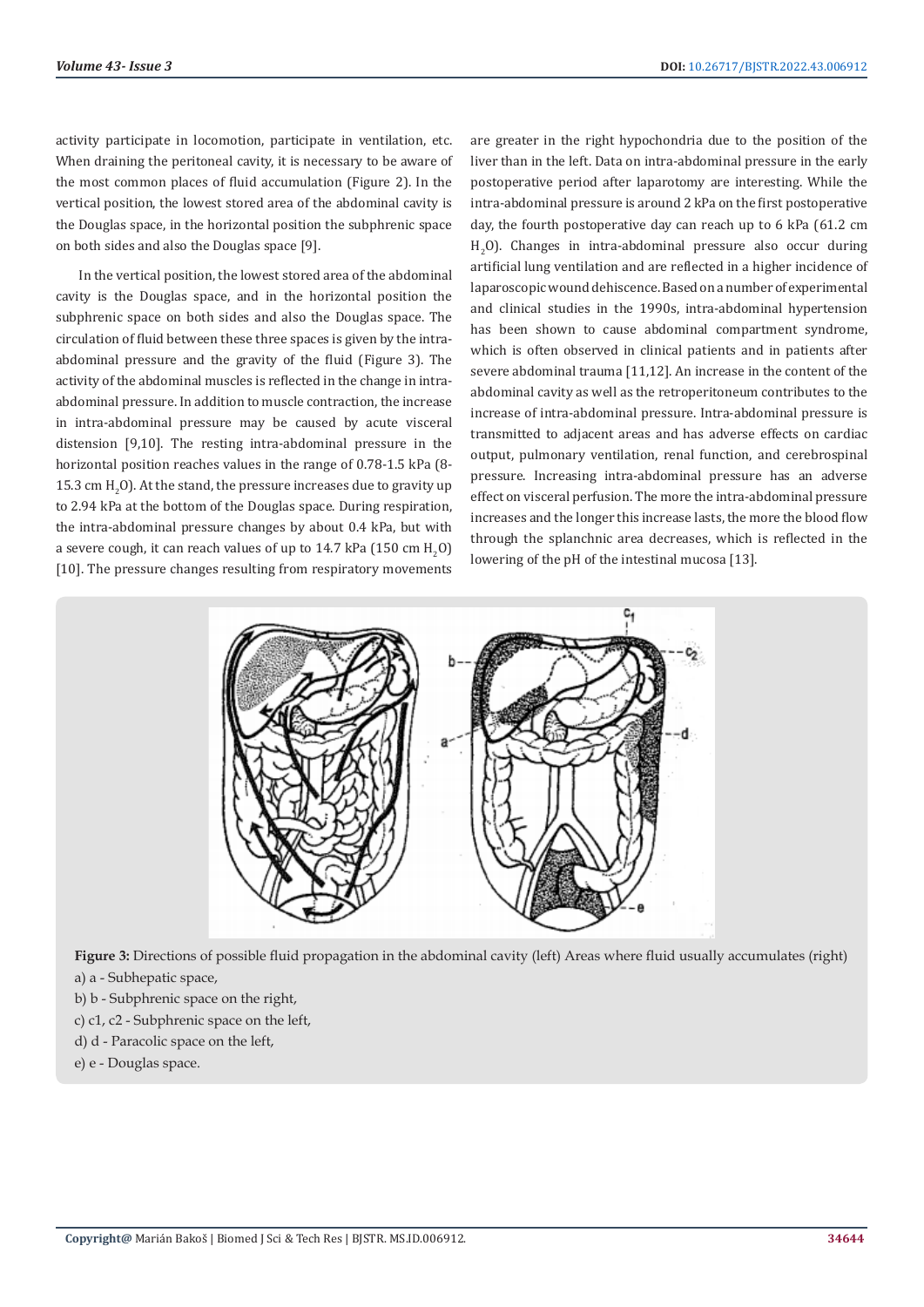Consequences of increasing intra-abdominal pressure:

- **1.** At values <1.33 kPa (100 mm Hg = 13.6 cm  $H_2$ 0), blood pressure and cardiac output are within normal limits, but visceral blood flow is significantly reduced.
- **2.** At 1.99 kPa (15 mm Hg =  $20.4 \text{ cm H}_2\text{O}$ ) cardiovascular changes already occur.
- **3.** Renal dysfunction and oliguria may occur at values> 2.66 kPa  $(20 \text{ mm Hg} = 27.2 \text{ cm H}_2\text{O}).$
- **4.** Anuria occurs at values >  $5.32$  kPa (40 mm Hg =  $54.4$  cm H<sub>2</sub>O).

Abdominal compartment syndrome is characterized by increased inspiratory pressures, decreased cardiac output, oliguria, despite normal or increased cardiac pulmonary pressure. Clinically significant intra-abdominal hypertension is observed in many conditions such as e.g., in postoperative intra-abdominal bleeding, in complicated intra-abdominal vascular surgery, in liver transplantation operations, in advanced diffuse peritonitis, in severe acute pancreatitis, in severe abdominal trauma, but also in peritoneal insufflation during laparoscopic patients and in laparoscopic patients. with liver cirrhosis [14]. Properly placed drain drains fluid from the abdominal cavity either passively (after a slope, with the participation of intra-abdominal pressure) or active. In any case, it is necessary to guide the drain as short as possible from the drained bearing to the body surface. Therefore, some authors recommend first placing the drain in the drained area (cavities, bearings) and only then take the drain out of the surgical wound, in the place where the drain itself is placed on the abdominal wall [15]. Targeted is the drainage of a certain demarcated area, where any fluid (bile, blood, pancreatic juice, etc.) is drained.

Drains established near anastomoses can be the first to inform us about possible suture insufficiency - signal drains. Active drainage is usually not recommended near anastomoses. The most commonly used closed drainage system in visceral surgery is Robinson drainage (Figure 4), which consists of a 20F silicone hose with a length of one meter. The end, which is placed in the abdominal cavity, has several holes on the sides and the opposite end is connected to a plastic calibrated bag with a volume of 350 ml. This system is modern and highly hygienic, it also contains a shut-off valve that does not allow ascending infection [16]. Infectious complications associated with bacterial contamination of the drain are one of the most important risk factors for intraabdominal drainage. Gastric surgery, such as early suture and ulcer sealing, gastric resection BI or BII, vagotomy, require drainage of the operating room. If a drain is laid, then it usually slopes into the subhepatic space or Redon's drain (Figure 5).



**Figure 4:** Robbinson's drain.



**Figure 5:** Drainage after stomach surgery Left - subtotal resection of the stomach Right - gastrectomy with subsequent oesophagoyjuananastomosis with reservoir formation.

Based on a German questionnaire survey, Böhm found out that 90% of them would introduce drainage after gastrectomy. Drains are most often established in the area of anastomoses, subhepatic space or in the area of the duodenal stump. The average length of drainage was 5.5 days. The suture of the ulcer was always sealed with a suture [17]. Drainage of the duodenal stump area depends on the anatomical conditions, the type of disease, the complexity of the resection and the type of duodenal stump closure. If the operating surgeon is in doubt, then he drains the duodenal stump area always sufficiently and effectively. The prognosis of early dehiscence of the duodenal stump is a very serious complication with high lethality - up to 50% [18]. After the patient's condition improves, the fistula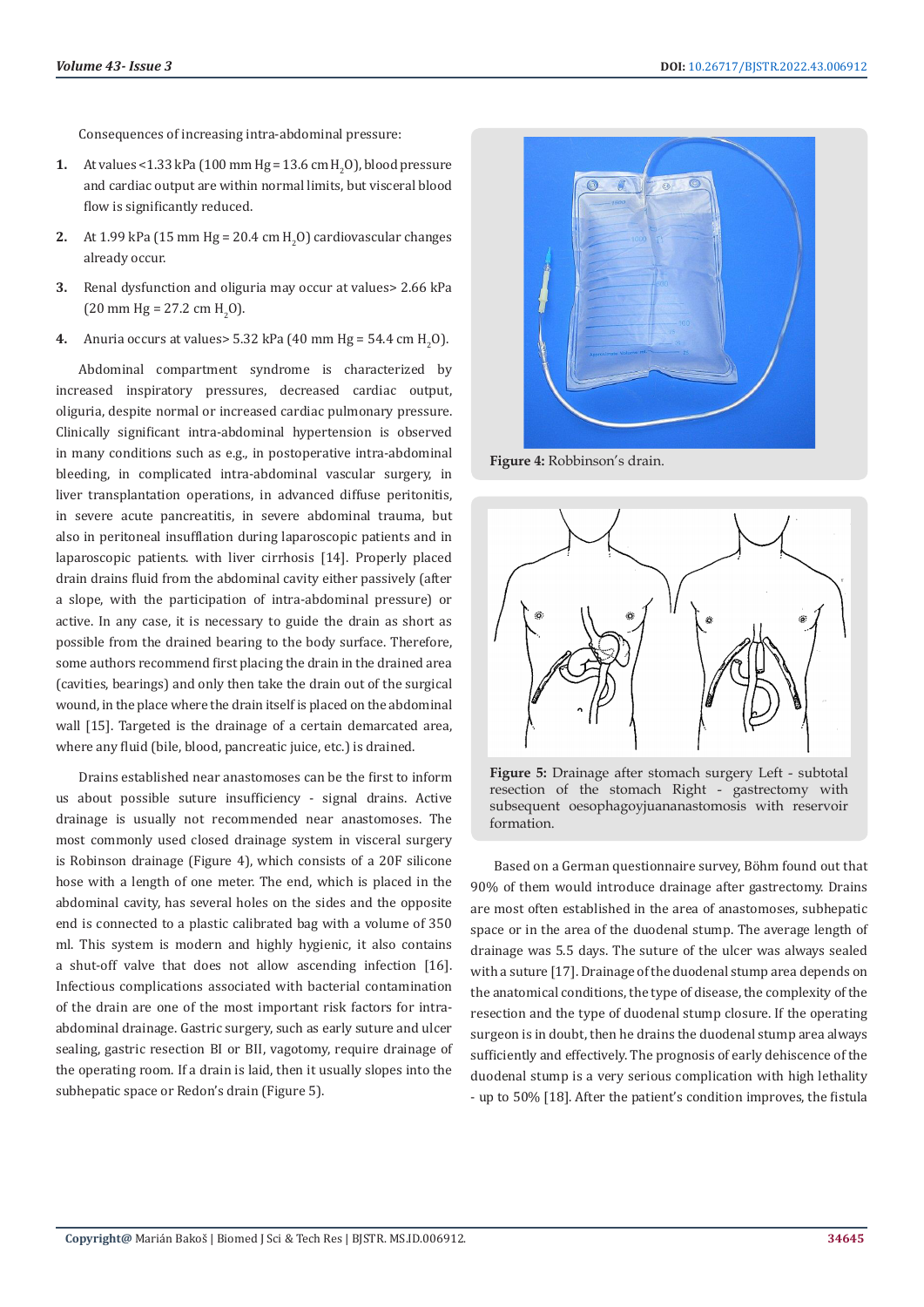usually heals spontaneously. The abdominal cavity is still secured by laying a slope drain under the liver.

# **Use of Drainage in Small and Colon Surgery**

In simple resections of the small intestine (Meckel's divertuculus), drains are usually not established. In the case of acute small bowel surgery, e.g., due to Crohn's disease, then it always drains. The most common indications for surgical treatment in Crohn's disease are complications in terms of fistulations, especially in the ileocecal region [19]. Abdominal drainage after colorectal operations depends on the type of operation (acute, elective) and the scope of the operation. It is not recommended that the drain lean against the intestinal wall (Figure 6). The abdominal cavity drains only in cases of major damage to the serous surface of the intestinal wall or exposure of the lymphatic system in the retroperitoneum. In these cases, drainage is established in the area after the resected colon ascendens and/or in the Douglas space, usually for 48-72 hours. Drainage is always recommended for operations on the left half of the colon and rectum, even if no positive effects of prophylactic drainage after colonic elective procedures have been found in control studies [20]. In the case of rectal amputations, it is advantageous to introduce Redon drainage into the resulting cavity through the perineum. Usually, two drains are introduced. Böhm and co-workers report that 90% of surgeries in Germany drain the abdominal cavity after resections of the esophageal loop. They usually drain the Douglas area (54%) or the anastomosis area (31%). The average length of drainage was 5.6 days [17].



**Figure 6:** Drain position to intestinal suture –

a) Incorrect,

b) Correct (drain should not insist on anastomosis).

After rectal resection, it is recommended to drain the anastomosis area. This is possible either by the retroperitoneal or peritoneal route (Figure 7). In this case, the drains perform a signal function. Some literature data emphasize the importance of purging the presacral space after rectal surgery. After rectal extirpation, the perineum is actively drained using Redon's drains. Larger calibers

are chosen - usually No. 12. It is led out of the perineum forward so that the patient does not lie on them. Miles initially closed the perineal wound primarily. Active drainage was not yet known, and ascending infections arose from the catchment drainage. Miles solved this by introducing open aftercare in the form of so-called "packing" - longs placed in a thin foil. The healing process was very lengthy. Secondary healing is always very unpleasant for the patient. Today, this method is no longer used, and after rectal extirpation, primary closure of the perineal wound is always indicated. Active drainage is started at the end of the operation.



**Figure 7:** Drainage after low rectal reaction. Drain taken retroperitoneally.

# **Drainage in the Pancreas**

After resection operations on the pancreas, gravity drains stored in the environment are used. Surgery is most often indicated in acute pancreatitis due to signs of peritoneal irritation or septic condition. If the patient is operated on due to the edematous form of pancreatitis, bile duct remediation with possible decompression and drainage of the omental bursa is usually sufficient. In the necrotic form of acute pancreatitis, we perform neurectomy and thoroughly drain the area after the slope [21]. In these cases, drains with a wider diameter are used to prevent their early clogging by necrotic masses. It is also possible to establish a flush lavage exchange.

# **Individual Types of Drainages Used in the Intra-Abdominal Inflammatory Process**

# **Percutaneous Drainage**

Percutaneous drainage is inserted under CT control or ultrasound [22]. The most common drained deposits are abscesses in the area of peritoneal cavities, intra-parenchymal deposits (liver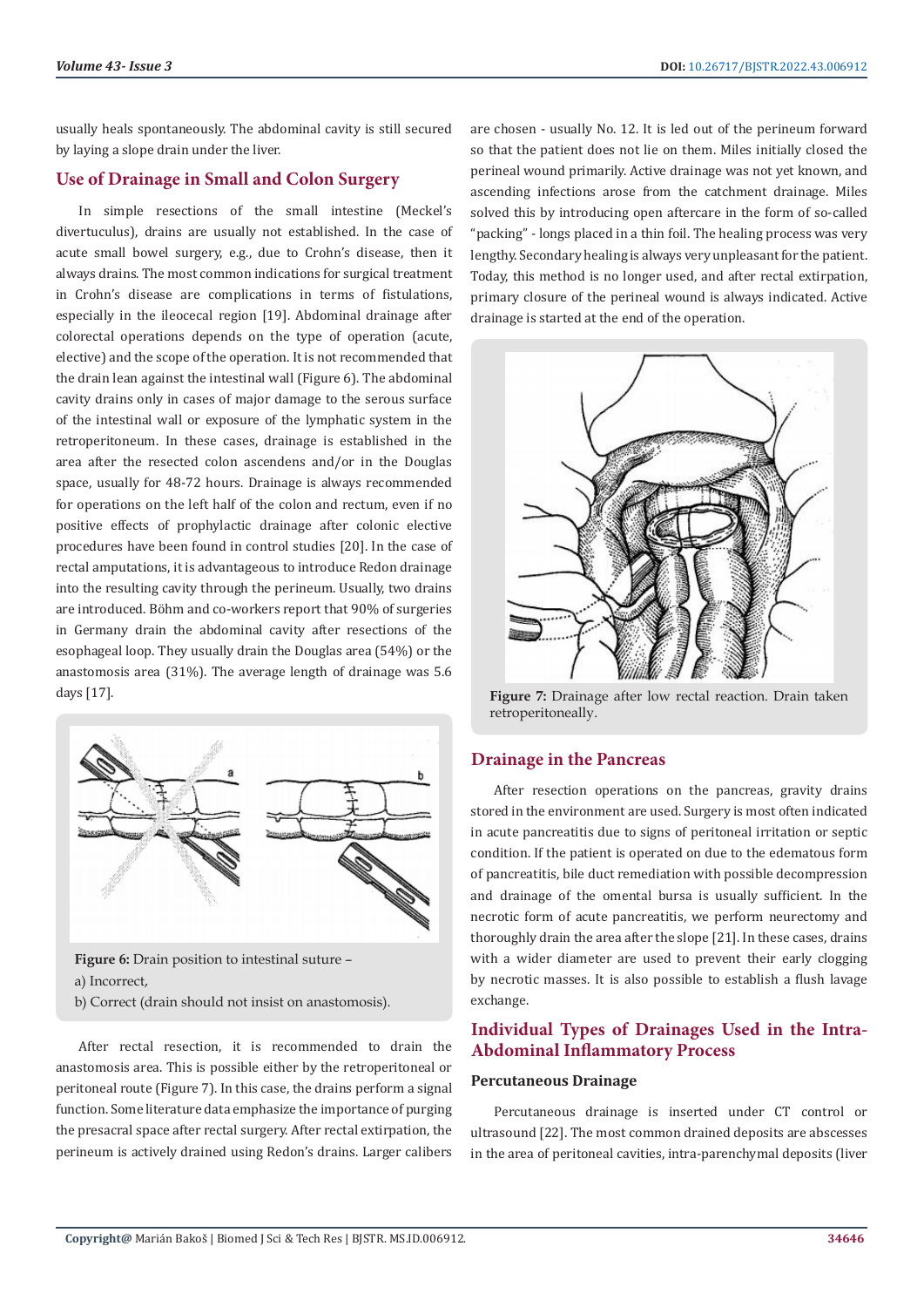and pancreas abscess), or retroperitoneal abscesses. Other puncture lesions are most often cysts or pseudocysts of the pancreas. The best results can be achieved by evacuating well-defined small deposits with a low viscosity content. Contraindications to percutaneous drainage include cystic or necrotic tumors, abscesses around foreign bodies, abscesses associated with intestinal fistulation. The trocar technique means direct puncture with a drainage set after the previous targeting. It is always necessary to send a sample for bacteriological and cytological examination. For secretions of lower content, drainage with a lumen of 8-10 F is sufficient, for denser secretions of 10-14 F, exceptionally, a lumen of 16-18 F is used. it is necessary to monitor the amount of secretion, check the correct introduction of the drain into the drained deposit, or the amount of residual secretion in it (CT, ultrasound, sciascopy). With the correct technique of percutaneous drainage, the efficiency is in the range of 80-90%, lethality up to 1%.

# **Laparoscopic Remediation of An Inflammatory Deposit with Standard Drainage of the Abdominal Cavity**

In some workplaces, for example, gastroduodenal ulceration with peritonitis, small pelvic abscess, tutorial abscess, resp. pelviperitonitis. We can also treat perforating appendicitis in this way. Proponents of laparoscopy say that perioperative lavage is more effective in laparoscopy than in laparotomy surgery if the abdominal fold is better defined. The main advantage of this method is the minimal trauma of the abdominal wall, there are no possible complications of a severe infection, organ emergencies, etc. [23].

#### **Closed Continuous Peritoneal Lavage**

The authors of this method (Beger, McKenna) are based on the concept of peritoneal dialysis [24]. Enclosed continuous peritoneal drainage is shown in (Figure 8). They involve continuous cleansing of the cavity of toxins, blood residues, bile, or other secretions, including active enzymes. Repeated laparotomy is usually not necessary. The disadvantages are mainly the loss of proteins (especially albumin - about  $1 g / l$  solution) and electrolytes, we cannot prevent drainage and obliteration of the drainage spaces with the risk of the formation of limited deposits of residual infection. Indications for this type of drainage include diffuse peritonitis, locally large abscesses (over 0.5l) and non-controlling pancreatitis. Standard laparotomy, removal of necrosis, evacuation of purulent deposits, and lavage of the area are followed by insertion of two to four thin catheters into the inflammatory area or fluid collection. From this area, the fluid is then drained through four to six (according to some authors up to 11) thick drains placed on the base of the abdominal cavities or directly into the area of inflammation (e.g., peripancreatically). It is advantageous to use two-way drains (Tenckhoff), due to the current lavage and drainage. Continuous lavage in the abraded cavity with a volume of about 1 liter per hour is performed with a solution intended for peritoneal dialysis.



**Figure 8:** Closed continuous peritoneal lavage - drainage areas in both directions

- a. Subhepatic space,
- b. Subphrenic space on the right,
- c. Subphrenic space on the left,
- d. Pericolic space on the left.
- e. Douglas space,
- f. Drain to the gastric major of the stomach,
- g. Drain to the radix of the mesentery.

#### **Conclusion**

Drainage systems are a common part of postoperative surgical management and are used to remove fluid collection from the abdominal cavity. The drain may be superficial in the subcutaneous tissue, or deep in the organ or cavity. The number of drains depends on the scope and type of operations. Intraabdominal drainage improves early detection of complications (gastrointestinal leakage, bleeding, bile leakage), prevents fluid or pus accumulation, reduces morbidity and mortality, and shortens hospital stay. The aim of this review was to evaluate the evidence supporting the systematic use of abdominal drainage. Abdominal drainage is not easy, especially due to more complicated anatomical conditions and the presence of consciousness and intestinal loops. Very quickly after the insertion of the drain, they envelop the drain and sometimes make it functional. This is even more true for abdominal vacuum drainage. Fluid (this also applies to the abscess) tends to accumulate in the abdominal cavity at certain predilection sites (Douglas space, retroperitoneal space, subphrenic spaces, subhepatic space, paracolic spaces - depending on the patient's position), so the surgeon's decision to drain is in place and most often applies to these areas. Tubular drains made of biocompatible inert material are most suitable for abdominal drainage. Their